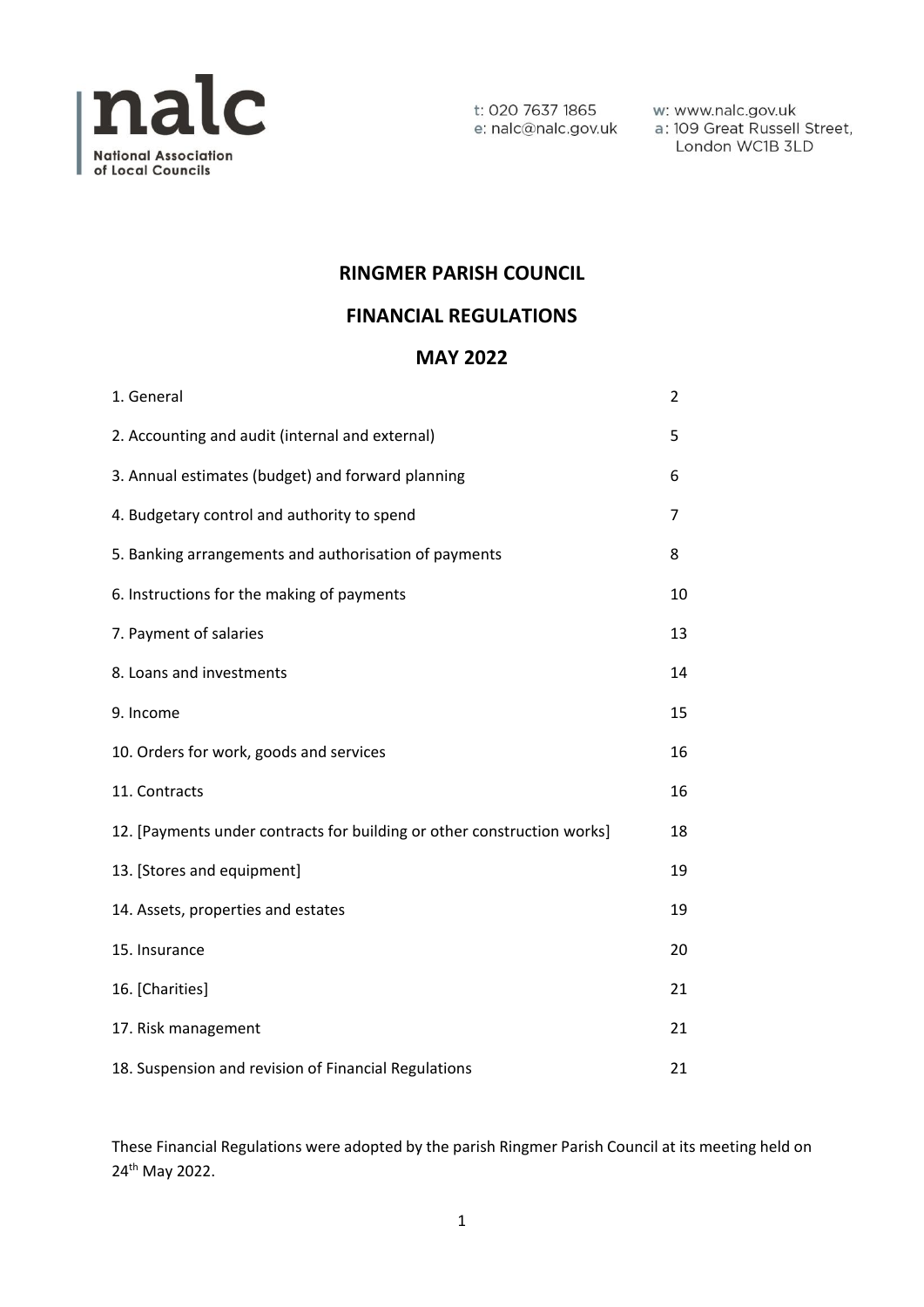#### **1. General**

1.1. These financial regulations govern the conduct of financial management by Ringmer Parish Council and may only be amended or varied by resolution of Ringmer Parish Council. Financial regulations are one of Ringmer Parish Council's three governing policy documents providing procedural guidance for members and officers. Financial regulations must be observed in conjunction with Ringmer Parish Council's standing orders<sup>1</sup> and any individual financial regulations relating to contracts.

1.2. Ringmer Parish Council is responsible in law for ensuring that its financial management is adequate and effective and that Ringmer Parish Council has a sound system of internal control which facilitates the effective exercise of Ringmer Parish Council's functions, including arrangements for the management of risk.

1.3. Ringmer Parish Council's accounting control systems must include measures:

- for the timely production of accounts;
- that provide for the safe and efficient safeguarding of public money;
- to prevent and detect inaccuracy and fraud; and
- identifying the duties of officers.

1.4. These financial regulations demonstrate how Ringmer Parish Council meets these responsibilities and requirements.

1.5. At least once a year, prior to approving the Annual Governance Statement, Ringmer Parish Council must review the effectiveness of its system of internal control which shall be in accordance with proper practices.

1.6. Deliberate or wilful breach of these Regulations by an employee may give rise to disciplinary proceedings.

1.7. Members of Ringmer Parish Council are expected to follow the instructions within these Regulations and not to entice employees to breach them. Failure to follow instructions within these Regulations brings the office of Ringmer Parish Councillor into disrepute.

1.8. The Responsible Financial Officer (RFO) holds a statutory office to be appointed by Ringmer Parish Council. [The Clerk has been appointed as RFO for this Ringmer Parish Council and these regulations will apply accordingly.]

<sup>1</sup> Model Standing Orders for Ringmer Parish Councils (2018 Edition) is available from NALC (©NALC 2018)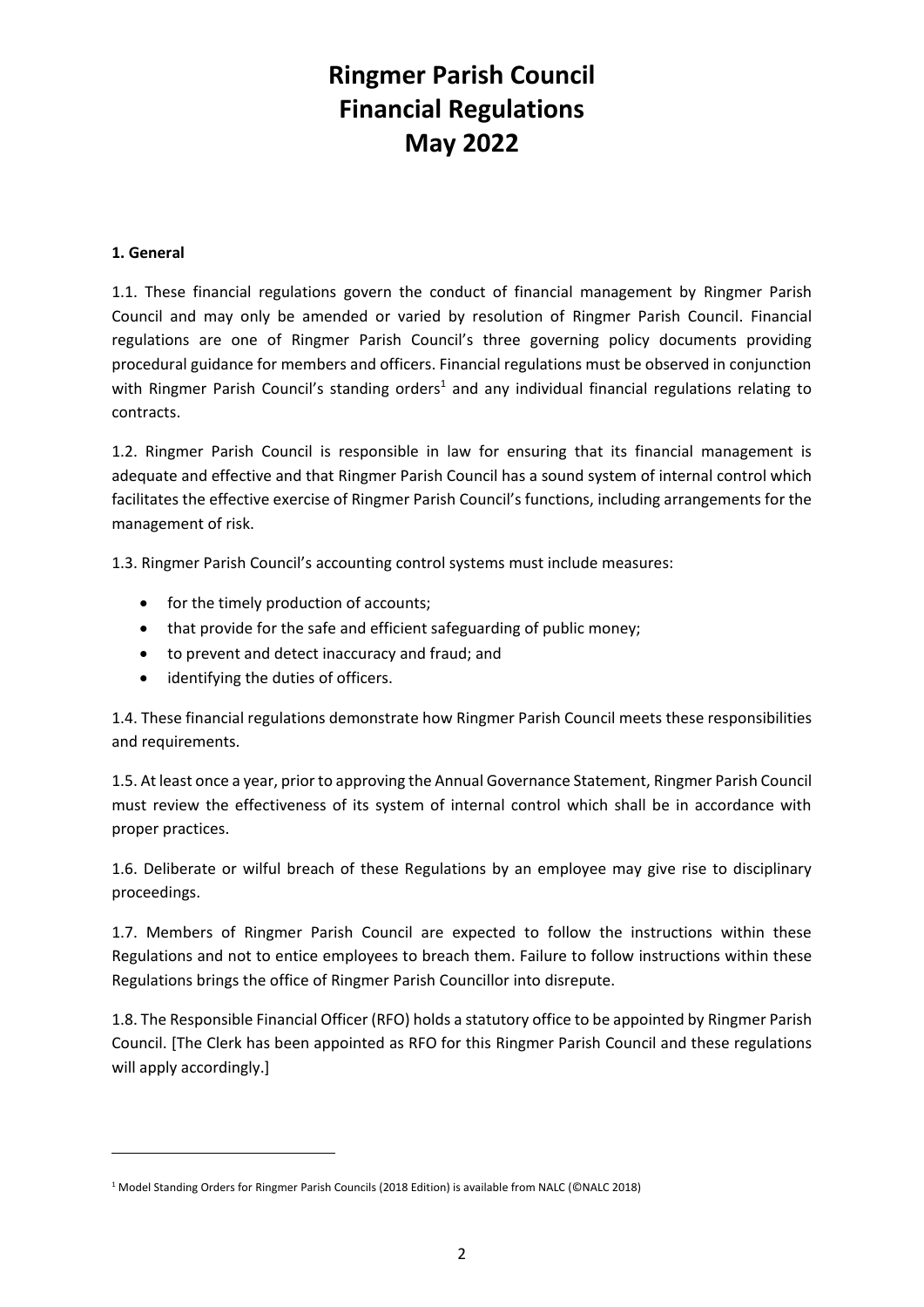1.9. The RFO;

- acts under the policy direction of Ringmer Parish Council;
- administers Ringmer Parish Council's financial affairs in accordance with all Acts, Regulations and proper practices;
- determines on behalf of Ringmer Parish Council its accounting records and accounting control systems;
- ensures the accounting control systems are observed;
- maintains the accounting records of Ringmer Parish Council up to date in accordance with proper practices;
- assists Ringmer Parish Council to secure economy, efficiency and effectiveness in the use of its resources; and
- produces financial management information as required by Ringmer Parish Council.

1.10. The accounting records determined by the RFO shall be sufficient to show and explain Ringmer Parish Council's transactions and to enable the RFO to ensure that any income and expenditure account and statement of balances, or record of receipts and payments and additional information, as the case may be, or management information prepared for Ringmer Parish Council from time to time comply with the Accounts and Audit Regulations.

1.11. The accounting records determined by the RFO shall in particular contain:

- entries from day to day of all sums of money received and expended by Ringmer Parish Council and the matters to which the income and expenditure or receipts and payments account relate;
- a record of the assets and liabilities of Ringmer Parish Council; and
- wherever relevant, a record of Ringmer Parish Council's income and expenditure in relation to claims made, or to be made, for any contribution, grant or subsidy.

1.12. The accounting control systems determined by the RFO shall include:

- procedures to ensure that the financial transactions of Ringmer Parish Council are recorded as soon as reasonably practicable and as accurately and reasonably as possible;
- procedures to enable the prevention and detection of inaccuracies and fraud and the ability to reconstruct any lost records;
- identification of the duties of officers dealing with financial transactions and division of responsibilities of those officers in relation to significant transactions;
- procedures to ensure that uncollectable amounts, including any bad debts are not submitted to Ringmer Parish Council for approval to be written off except with the approval of the RFO and that the approvals are shown in the accounting records; and
- measures to ensure that risk is properly managed.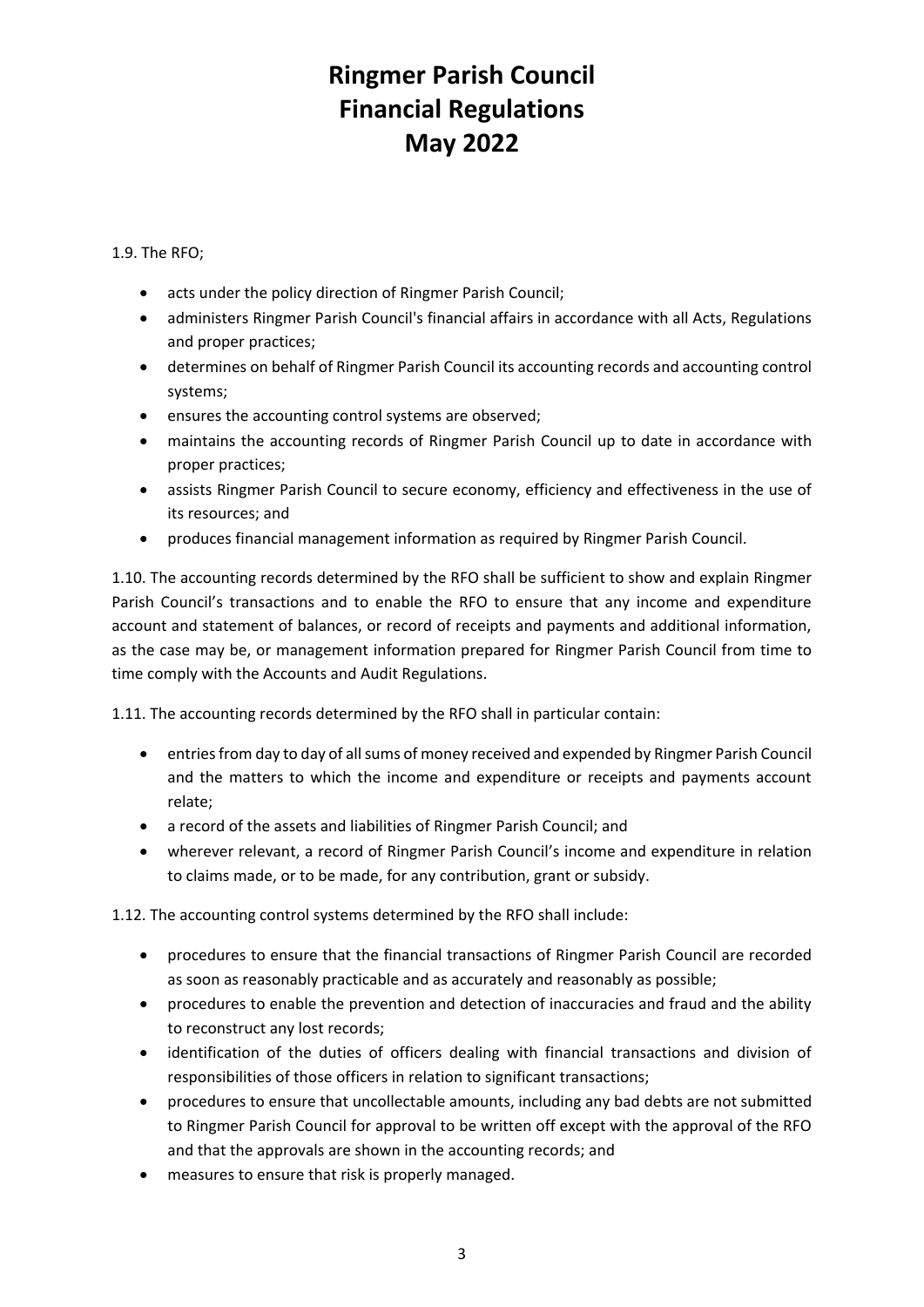1.13. Ringmer Parish Council is not empowered by these Regulations or otherwise to delegate certain specified decisions. In particular any decision regarding:

- setting the final budget or the precept (Ringmer Parish Council tax requirement);
- approving accounting statements;
- approving an annual governance statement;
- borrowing;
- writing off bad debts;
- declaring eligibility for the General Power of Competence; and
- addressing recommendations in any report from the internal or external auditors, shall be a matter for the full Ringmer Parish Council only.

1.14. In addition, Ringmer Parish Council must:

- determine and keep under regular review the bank mandate for all Ringmer Parish Council bank accounts;
- approve any grant or a single commitment in excess of [£5,000]; and
- in respect of the annual salary for any employee have regard to recommendations about annual salaries of employees made by the relevant committee in accordance with its terms of reference.

1.15. In these financial regulations, references to the Accounts and Audit Regulations or 'the regulations' shall mean the regulations issued under the provisions of section 27 of the Audit Commission Act 1998, or any superseding legislation, and then in force unless otherwise specified.

In these financial regulations the term 'proper practice' or 'proper practices' shall refer to guidance issued in *Governance and Accountability for Local Ringmer Parish Councils - a Practitioners' Guide (England)* issued by the Joint Practitioners Advisory Group (JPAG), available from the websites of NALC and the Society for Local Ringmer Parish Council Clerks (SLCC).

#### **2. Accounting and audit (internal and external)**

2.1. All accounting procedures and financial records of Ringmer Parish Council shall be determined by the RFO in accordance with the Accounts and Audit Regulations, appropriate guidance and proper practices.

2.2. On a regular basis, at least once in each quarter, and at each financial year end, a member other than the Chairman [or a cheque signatory] shall be appointed to verify bank reconciliations (for all accounts) produced by the RFO. The member shall sign the reconciliations and the original bank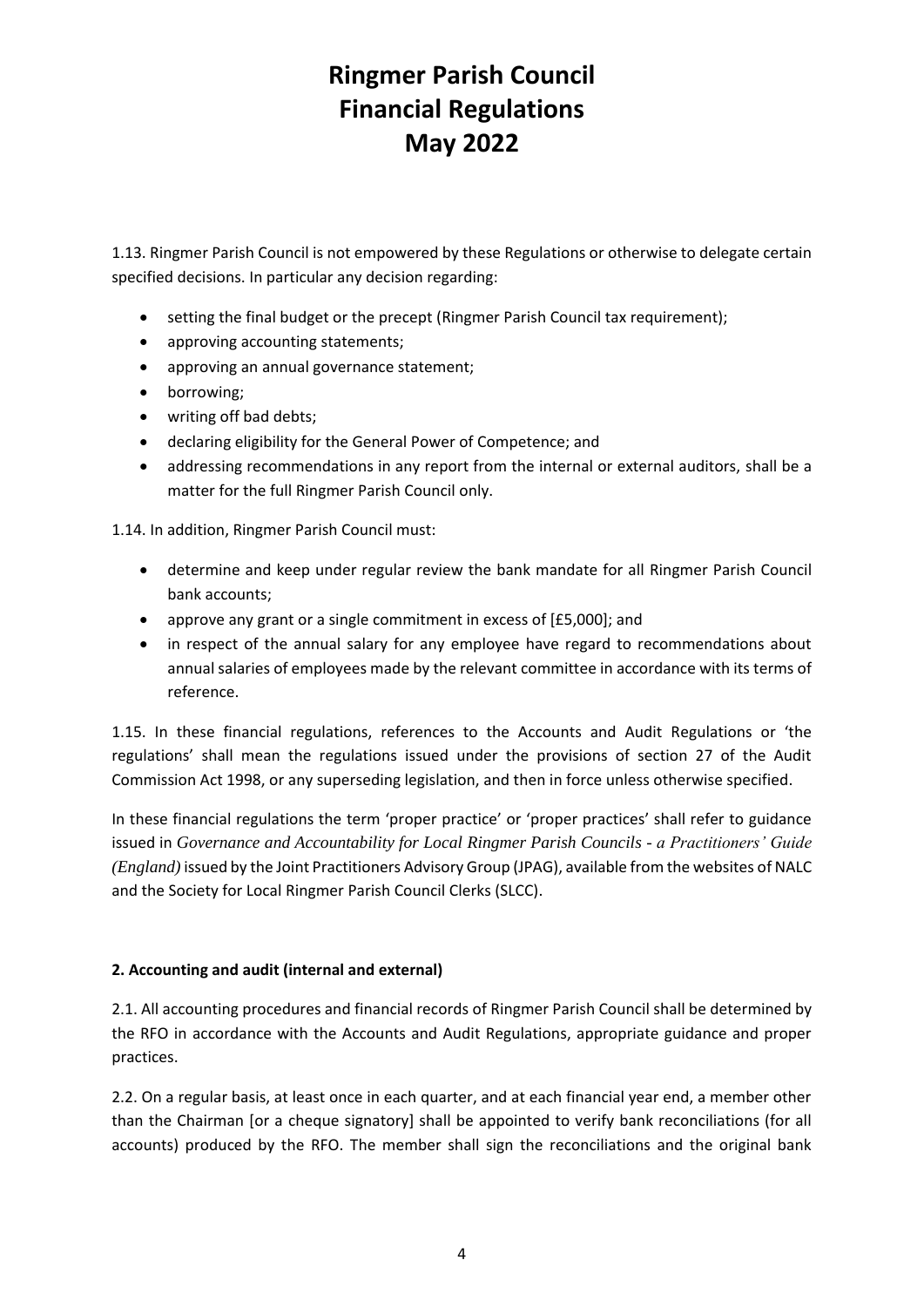statements (or similar document) as evidence of verification. This activity shall on conclusion be reported, including any exceptions, to and noted by Ringmer Parish Council [Finance Committee].

2.3. The RFO shall complete the annual statement of accounts, annual report, and any related documents of Ringmer Parish Council contained in the Annual Return (as specified in proper practices) as soon as practicable after the end of the financial year and having certified the accounts shall submit them and report thereon to Ringmer Parish Council within the timescales set by the Accounts and Audit Regulations.

2.4. Ringmer Parish Council shall ensure that there is an adequate and effective system of internal audit of its accounting records, and of its system of internal control in accordance with proper practices. Any officer or member of Ringmer Parish Council shall make available such documents and records as appear to Ringmer Parish Council to be necessary for the purpose of the audit and shall, as directed by Ringmer Parish Council, supply the RFO, internal auditor, or external auditor with such information and explanation as Ringmer Parish Council considers necessary for that purpose.

2.5. The internal auditor shall be appointed by and shall carry out the work in relation to internal controls required by Ringmer Parish Council in accordance with proper practices.

2.6. The internal auditor shall:

- be competent and independent of the financial operations of Ringmer Parish Council;
- report to Ringmer Parish Council in writing, or in person, on a regular basis with a minimum of one annual written report during each financial year;
- to demonstrate competence, objectivity and independence, be free from any actual or perceived conflicts of interest, including those arising from family relationships; and
- has no involvement in the financial decision making, management or control of Ringmer Parish Council

2.7. Internal or external auditors may not under any circumstances:

- perform any operational duties for Ringmer Parish Council;
- initiate or approve accounting transactions; or
- direct the activities of any Ringmer Parish Council employee, except to the extent that such employees have been appropriately assigned to assist the internal auditor.

2.8. For the avoidance of doubt, in relation to internal audit the terms 'independent' and 'independence' shall have the same meaning as is described in proper practices.

2.9. The RFO shall make arrangements for the exercise of electors' rights in relation to the accounts including the opportunity to inspect the accounts, books, and vouchers and display or publish any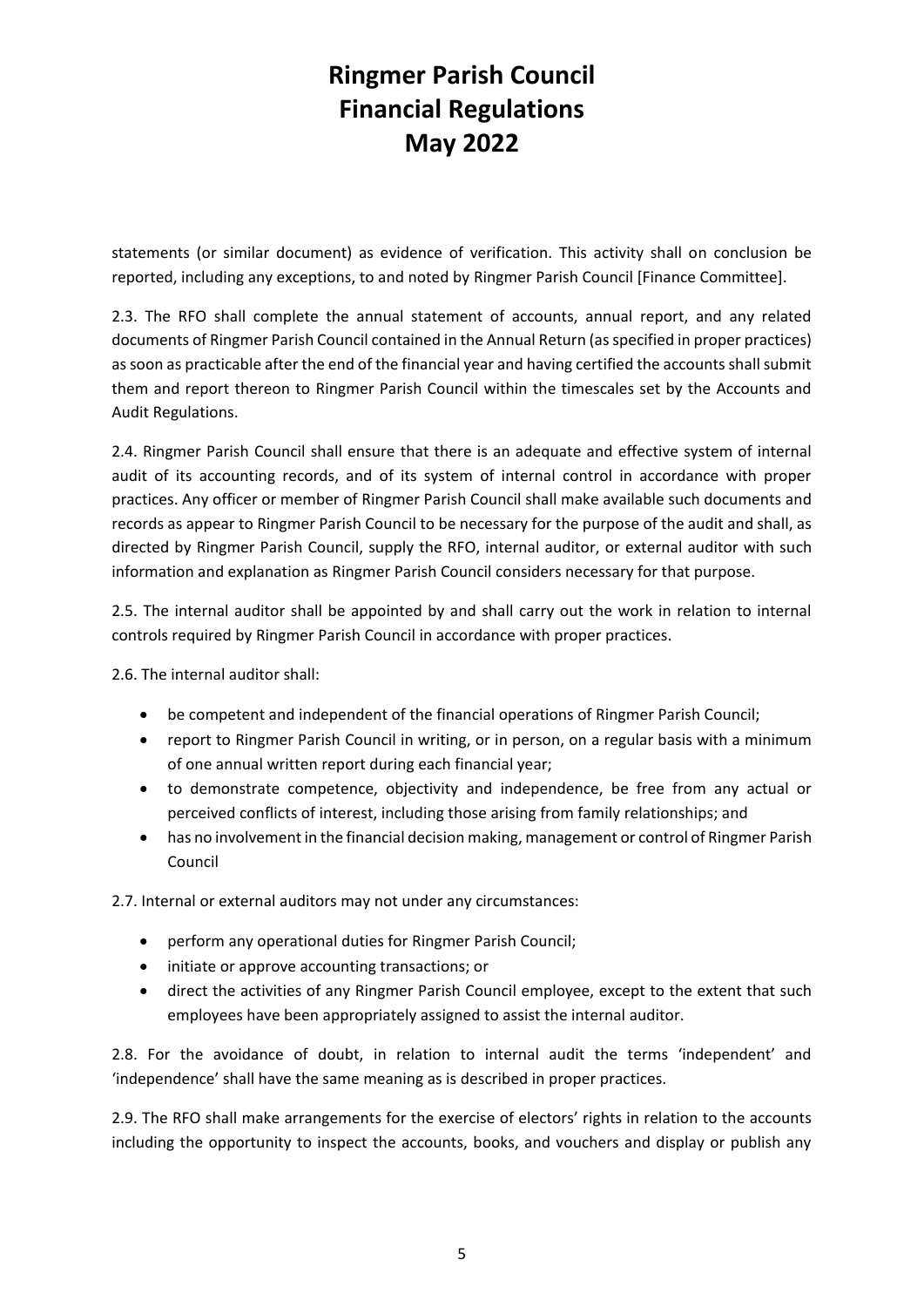notices and statements of account required by Audit Commission Act 1998, or any superseding legislation, and the Accounts and Audit Regulations.

2.10. The RFO shall, without undue delay, bring to the attention of all Ringmer Parish Councillors any correspondence or report from internal or external auditors.

#### **3. Annual estimates (budget) and forward planning**

[3.1. Each committee (if any) shall review its three-year forecast of revenue and capital receipts and payments. Having regard to the forecast, it shall thereafter formulate and submit proposals for the following financial year to Ringmer Parish Council not later than the end of [November] each year including any proposals for revising the forecast.]

3.2. The RFO must each year, by no later than [month], prepare detailed estimates of all receipts and payments including the use of reserves and all sources of funding for the following financial year in the form of a budget to be considered by the [relevant committee and the] Ringmer Parish Council.

3.3. Ringmer Parish Council shall consider annual budget proposals in relation to Ringmer Parish Council's three year forecast of revenue and capital receipts and payments including recommendations for the use of reserves and sources of funding and update the forecast accordingly.

3.4. Ringmer Parish Council shall fix the precept (Ringmer Parish Council tax requirement), and relevant basic amount of Ringmer Parish Council tax to be levied for the ensuing financial year not later than by the end of January each year. The RFO shall issue the precept to the billing authority and shall supply each member with a copy of the approved annual budget.

3.5. The approved annual budget shall form the basis of financial control for the ensuing year.

#### **4. Budgetary control and authority to spend**

4.1. Expenditure on revenue items may be authorised up to the amounts included for that class of expenditure in the approved budget. This authority is to be determined by:

- Ringmer Parish Council for all items over [£5,000];
- a duly delegated committee of Ringmer Parish Council for items over [£500]; or
- the Clerk, in conjunction with Chairman of Ringmer Parish Council or Chairman of the appropriate committee, for any items below [£500].

Such authority is to be evidenced by a minute or by an authorisation slip duly signed by the Clerk, and where necessary also by the appropriate Chairman.

Contracts may not be disaggregated to avoid controls imposed by these regulations.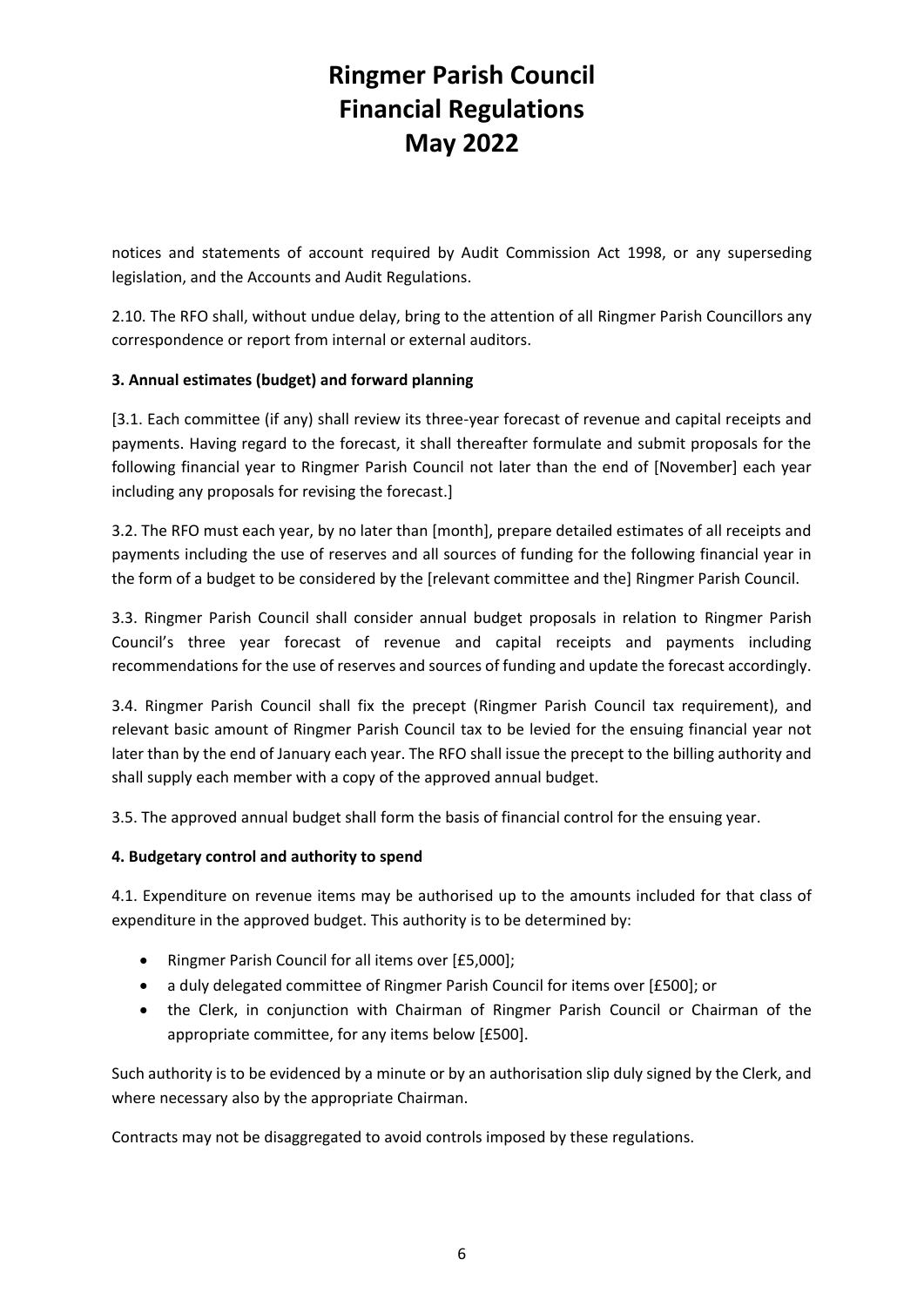4.2. No expenditure may be authorised that will exceed the amount provided in the revenue budget for that class of expenditure other than by resolution of Ringmer Parish Council, or duly delegated committee. During the budget year and with the approval of Ringmer Parish Council having considered fully the implications for public services, unspent and available amounts may be moved to other budget headings or to an earmarked reserve as appropriate ('virement').

4.3. Unspent provisions in the revenue or capital budgets for completed projects shall not be carried forward to a subsequent year.

4.4. The salary budgets are to be reviewed at least annually in [October] for the following financial year and such review shall be evidenced by a hard copy schedule signed by the Clerk and the Chairman of Ringmer Parish Council or relevant committee. The RFO will inform committees of any changes impacting on their budget requirement for the coming year in good time.

4.5. In cases of extreme risk to the delivery of Ringmer Parish Council services, the clerk may authorise revenue expenditure on behalf of Ringmer Parish Council which in the clerk's judgement it is necessary to carry out. Such expenditure includes repair, replacement or other work, whether or not there is any budgetary provision for the expenditure, subject to a limit of [£500]. The Clerk shall report such action to the chairman as soon as possible and to Ringmer Parish Council as soon as practicable thereafter.

4.6. No expenditure shall be authorised in relation to any capital project and no contract entered into or tender accepted involving capital expenditure unless Ringmer Parish Council is satisfied that the necessary funds are available and the requisite borrowing approval has been obtained.

4.7. All capital works shall be administered in accordance with Ringmer Parish Council's standing orders and financial regulations relating to contracts.

4.8. The RFO shall regularly provide Ringmer Parish Council with a statement of receipts and payments to date under each head of the budgets, comparing actual expenditure to the appropriate date against that planned as shown in the budget. These statements are to be prepared at least at the end of each financial quarter and shall show explanations of material variances. For this purpose "material" shall be in excess of [£100] or [15%] of the budget.

4.9. Changes in earmarked reserves shall be approved by Ringmer Parish Council as part of the budgetary control process.

#### **5. Banking arrangements and authorisation of payments**

5.1. Ringmer Parish Council's banking arrangements, including the bank mandate, shall be made by the RFO and approved by Ringmer Parish Council; banking arrangements may not be delegated to a committee. They shall be regularly reviewed for safety and efficiency. [Ringmer Parish Council shall seek credit references in respect of members or employees who act as signatories.]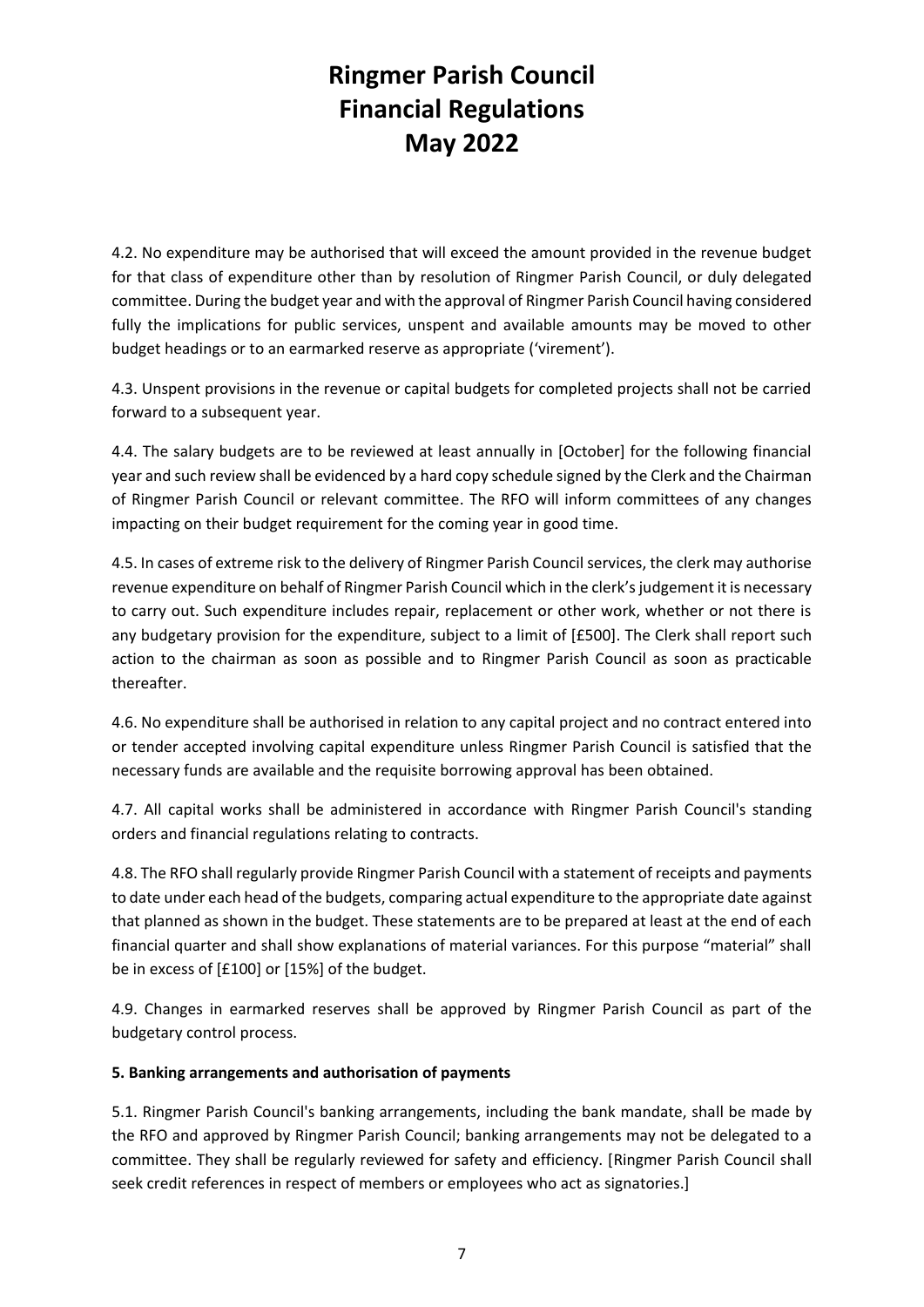5.2. The RFO shall prepare a schedule of payments requiring authorisation, forming part of the Agenda for the Meeting and, together with the relevant invoices, present the schedule to Ringmer Parish Council [or finance committee]. Ringmer Parish Council / committee shall review the schedule for compliance and, having satisfied itself shall authorise payment by a resolution of Ringmer Parish Council [or finance committee]. The approved schedule shall be ruled off and initialled by the Chairman of the Meeting. A detailed list of all payments shall be disclosed within or as an attachment to the minutes of the meeting at which payment was authorised. Personal payments (including salaries, wages, expenses and any payment made in relation to the termination of a contract of employment) may be summarised to remove public access to any personal information.

5.3. All invoices for payment shall be examined, verified and certified by the RFO to confirm that the work, goods or services to which each invoice relates has been received, carried out, examined and represents expenditure previously approved by Ringmer Parish Council.

5.4. The RFO shall examine invoices for arithmetical accuracy and analyse them to the appropriate expenditure heading. The RFO shall take all steps to pay all invoices submitted, and which are in order, at the next available Ringmer Parish Council [or Finance Committee] meeting.

5.5. The Clerk and RFO shall have delegated authority to authorise the payment of items only in the following circumstances:

a) If a payment is necessary to avoid a charge to interest under the Late Payment of Commercial Debts (Interest) Act 1998, and the due date for payment is before the next scheduled Meeting of Ringmer Parish Council, where the Clerk and RFO certify that there is no dispute or other reason to delay payment, provided that a list of such payments shall be submitted to the next appropriate meeting of Ringmer Parish Council [or finance committee];

b) An expenditure item authorised under 5.6 below (continuing contracts and obligations) provided that a list of such payments shall be submitted to the next appropriate meeting of Ringmer Parish Council [or finance committee]; or

c) fund transfers within Ringmer Parish Councils banking arrangements up to the sum of [£10,000], provided that a list of such payments shall be submitted to the next appropriate meeting of Ringmer Parish Council [or finance committee].

5.6. For each financial year the Clerk and RFO shall draw up a list of due payments which arise on a regular basis as the result of a continuing contract, statutory duty, or obligation (such as but not exclusively) Salaries, PAYE and NI, Superannuation Fund and regular maintenance contracts and the like for which Ringmer Parish Council [,or a duly authorised committee,] may authorise payment for the year provided that the requirements of regulation 4.1 (Budgetary Controls) are adhered to, provided also that a list of such payments shall be submitted to the next appropriate meeting of Ringmer Parish Council [or Finance Committee].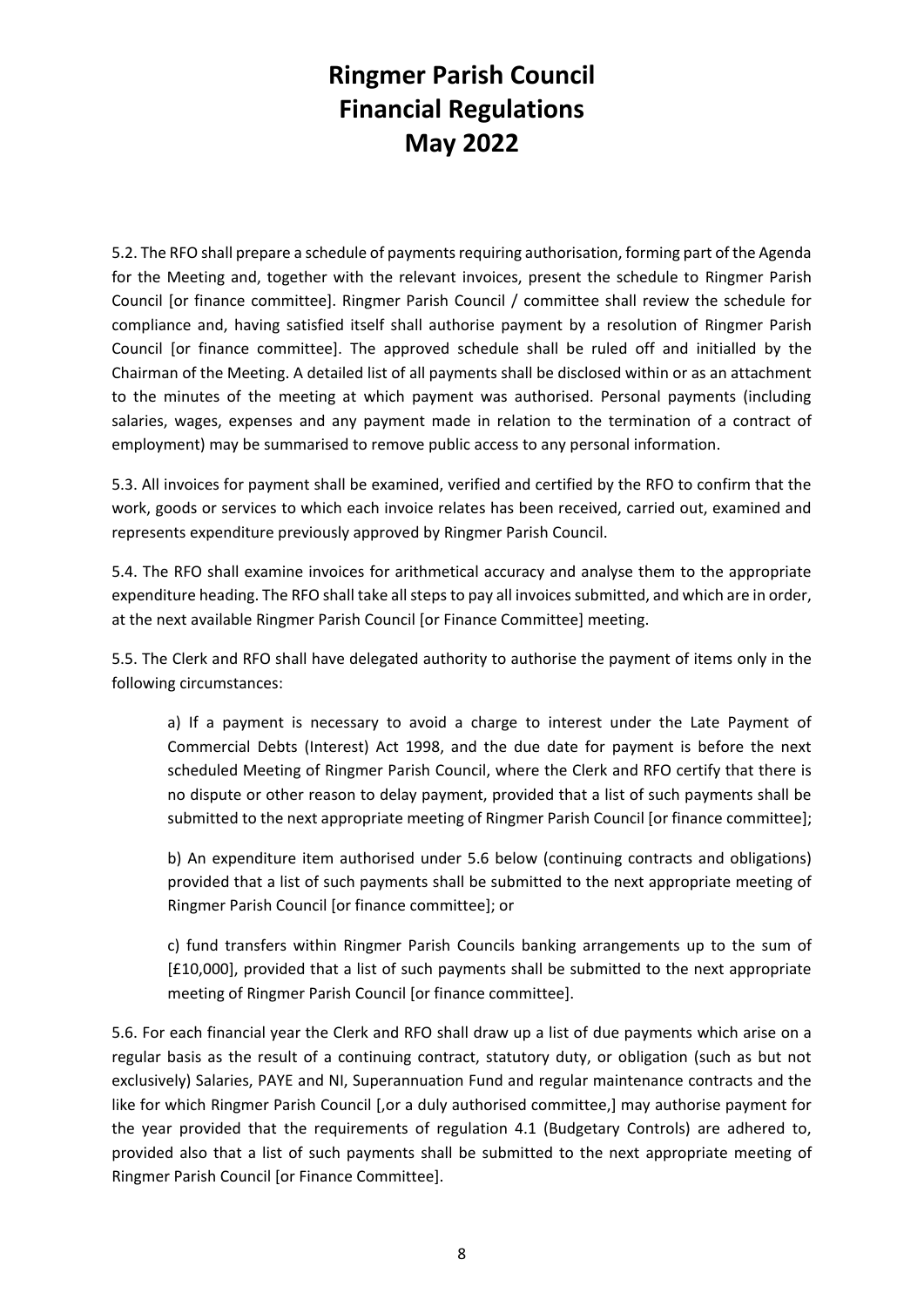5.7. A record of regular payments made under 5.6 above shall be drawn up and be signed by two members on each and every occasion when payment is authorised - thus controlling the risk of duplicated payments being authorised and / or made.

5.8. In respect of grants a duly authorised committee shall approve expenditure within any limits set by Ringmer Parish Council and in accordance with any policy statement approved by Ringmer Parish Council. Any Revenue or Capital Grant in excess of £5,000 shall before payment, be subject to ratification by resolution of Ringmer Parish Council.

5.9. Members are subject to the Code of Conduct that has been adopted by Ringmer Parish Council and shall comply with the Code and Standing Orders when a decision to authorise or instruct payment is made in respect of a matter in which they have a disclosable pecuniary or other interest, unless a dispensation has been granted.

5.10. Ringmer Parish Council will aim to rotate the duties of members in these Regulations so that onerous duties are shared out as evenly as possible over time.

5.11. Any changes in the recorded details of suppliers, such as bank account records, shall be approved in writing by a Member.

#### **6. Instructions for the making of payments**

6.1. Ringmer Parish Council will make safe and efficient arrangements for the making of its payments.

6.2. Following authorisation under Financial Regulation 5 above, Ringmer Parish Council, a duly delegated committee or, if so delegated, the Clerk or RFO shall give instruction that a payment shall be made.

6.3. All payments shall be affected by cheque or other instructions to Ringmer Parish Council's bankers, or otherwise, in accordance with a resolution of Ringmer Parish Council [or duly delegated committee].

6.4. Cheques or orders for payment drawn on the bank account in accordance with the schedule as presented to Ringmer Parish Council or committee shall be signed by [one] two member[s] of Ringmer Parish Council [and countersigned by the Clerk,] in accordance with a resolution instructing that payment. A member who is a bank signatory, having a connection by virtue of family or business relationships with the beneficiary of a payment, should not, under normal circumstances, be a signatory to the payment in question.

6.5. To indicate agreement of the details shown on the cheque or order for payment with the counterfoil and the invoice or similar documentation, the signatories shall each also initial the cheque counterfoil.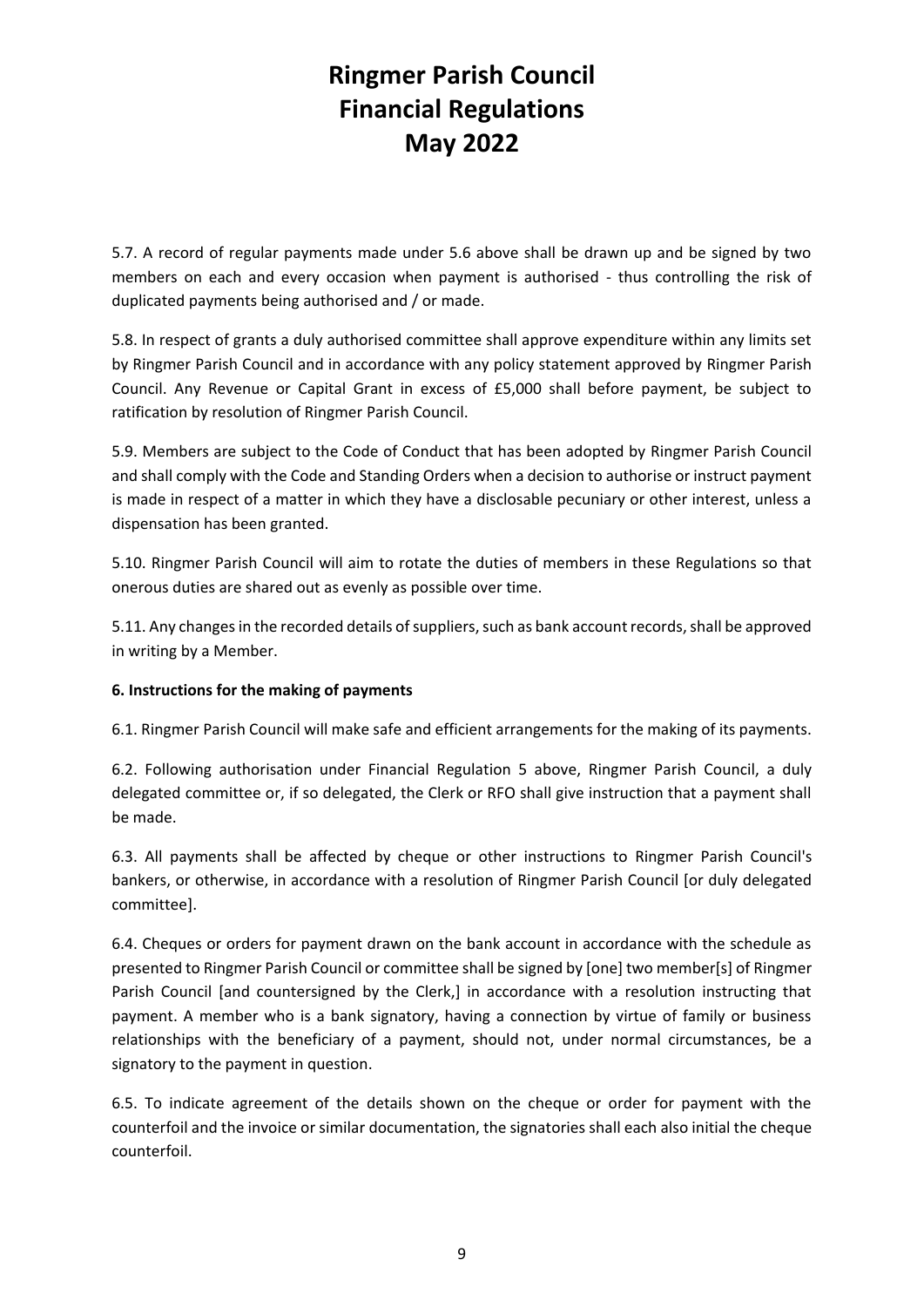6.6. Cheques or orders for payment shall not normally be presented for signature other than at a Ringmer Parish Council or committee meeting (including immediately before or after such a meeting). Any signatures obtained away from such meetings shall be reported to Ringmer Parish Council [or Finance Committee] at the next convenient meeting.

6.7. If thought appropriate by Ringmer Parish Council, payment for utility supplies (energy, telephone and water) and any National Non-Domestic Rates may be made by variable direct debit provided that the instructions are signed by two members and any payments are reported to Ringmer Parish Council as made. The approval of the use of a variable direct debit shall be renewed by resolution of Ringmer Parish Council at least every two years.

6.8. If thought appropriate by Ringmer Parish Council, payment for certain items (principally salaries) may be made by banker's standing order provided that the instructions are signed, or otherwise evidenced by two members are retained and any payments are reported to Ringmer Parish Council as made. The approval of the use of a banker's standing order shall be renewed by resolution of Ringmer Parish Council at least every two years.

6.9. If thought appropriate by Ringmer Parish Council, payment for certain items may be made by BACS or CHAPS methods provided that the instructions for each payment are signed, or otherwise evidenced, by two authorised bank signatories, are retained and any payments are reported to Ringmer Parish Council as made. The approval of the use of BACS or CHAPS shall be renewed by resolution of Ringmer Parish Council at least every two years.

6.10. If thought appropriate by Ringmer Parish Council payment for certain items may be made by internet banking transfer provided evidence is retained showing which members approved the payment.

6.11. Where a computer requires use of a personal identification number (PIN) or other password(s), for access to Ringmer Parish Council's records on that computer, a note shall be made of the PIN and Passwords and shall be handed to and retained by the Chairman of Ringmer Parish Council in a sealed dated envelope. This envelope may not be opened other than in the presence of two other Ringmer Parish Councillors. After the envelope has been opened, in any circumstances, the PIN and / or passwords shall be changed as soon as practicable. The fact that the sealed envelope has been opened, in whatever circumstances, shall be reported to all members immediately and formally to the next available meeting of Ringmer Parish Council. This will not be required for a member's personal computer used only for remote authorisation of bank payments.

6.12. No employee or Ringmer Parish Councillor shall disclose any PIN or password, relevant to the working of Ringmer Parish Council or its bank accounts, to any person not authorised in writing by Ringmer Parish Council or a duly delegated committee.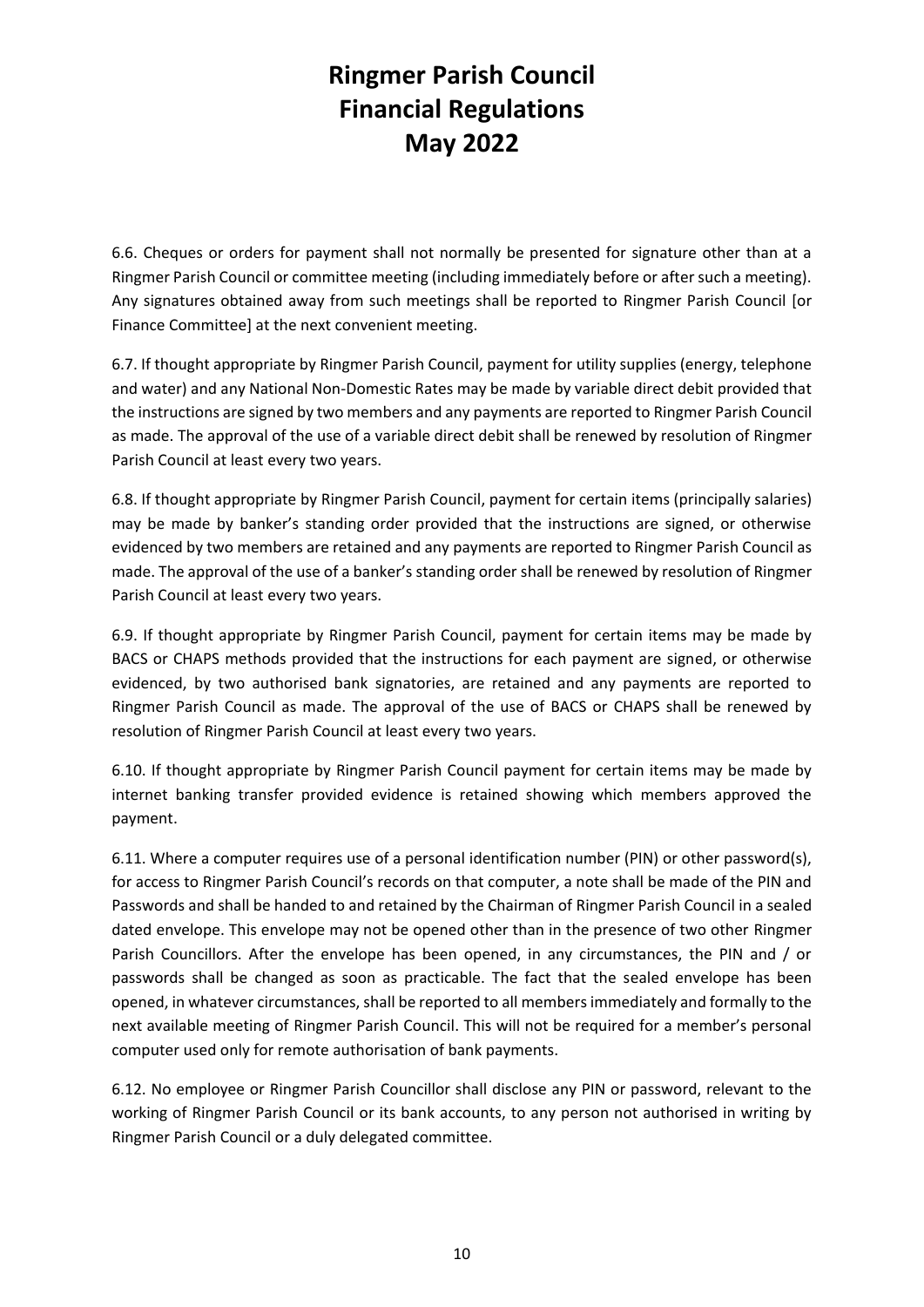6.13. Regular back-up copies of the records on any computer shall be made and shall be stored securely away from the computer in question, and preferably off site.

6.14. Ringmer Parish Council, and any members using computers for Ringmer Parish Council's financial business, shall ensure that anti-virus, anti-spyware and firewall software with automatic updates, together with a high level of security, is used.

6.15. Where internet banking arrangements are made with any bank, the Clerk [RFO] shall be appointed as the Service Administrator. The bank mandate approved by Ringmer Parish Council shall identify a number of Ringmer Parish Councillors who will be authorised to approve transactions on those accounts. The bank mandate will state clearly the amounts of payments that can be instructed by the use of the Service Administrator alone, or by the Service Administrator with a stated number of approvals.

6.16. Access to any internet banking accounts will be directly to the access page (which may be saved under "favourites"), and not through a search engine or e-mail link. Remembered or saved passwords facilities must not be used on any computer used for Ringmer Parish Council banking work. Breach of this Regulation will be treated as a very serious matter under these regulations.

6.17. Changes to account details for suppliers, which are used for internet banking may only be changed on written hard copy notification by the supplier and supported by hard copy authority for change signed by [two of] the Clerk [the RFO] [a member]. A programme of regular checks of standing data with suppliers will be followed.

6.18. Any Debit Card issued for use will be specifically restricted to the Clerk [and the RFO] and will also be restricted to a single transaction maximum value of [£500] unless authorised by Ringmer Parish Council or finance committee in writing before any order is placed.

6.19. A pre-paid debit card may be issued to employees with varying limits. These limits will be set by Ringmer Parish Council [Finance Committee]. Transactions and purchases made will be reported to the [Ringmer Parish Council] [relevant committee] and authority for topping-up shall be at the discretion of the [Ringmer Parish Council] [relevant committee].

6.20. Any corporate credit card or trade card account opened by Ringmer Parish Council will be specifically restricted to use by the Clerk [and RFO] and shall be subject to automatic payment in full at each month-end. Personal credit or debit cards of members or staff shall not be used under any circumstances.

6.21. Ringmer Parish Council will not maintain any form of cash float. All cash received must be banked intact. Any payments made in cash by the Clerk [or RFO] (for example for postage or minor stationery items) shall be refunded on a regular basis, at least quarterly.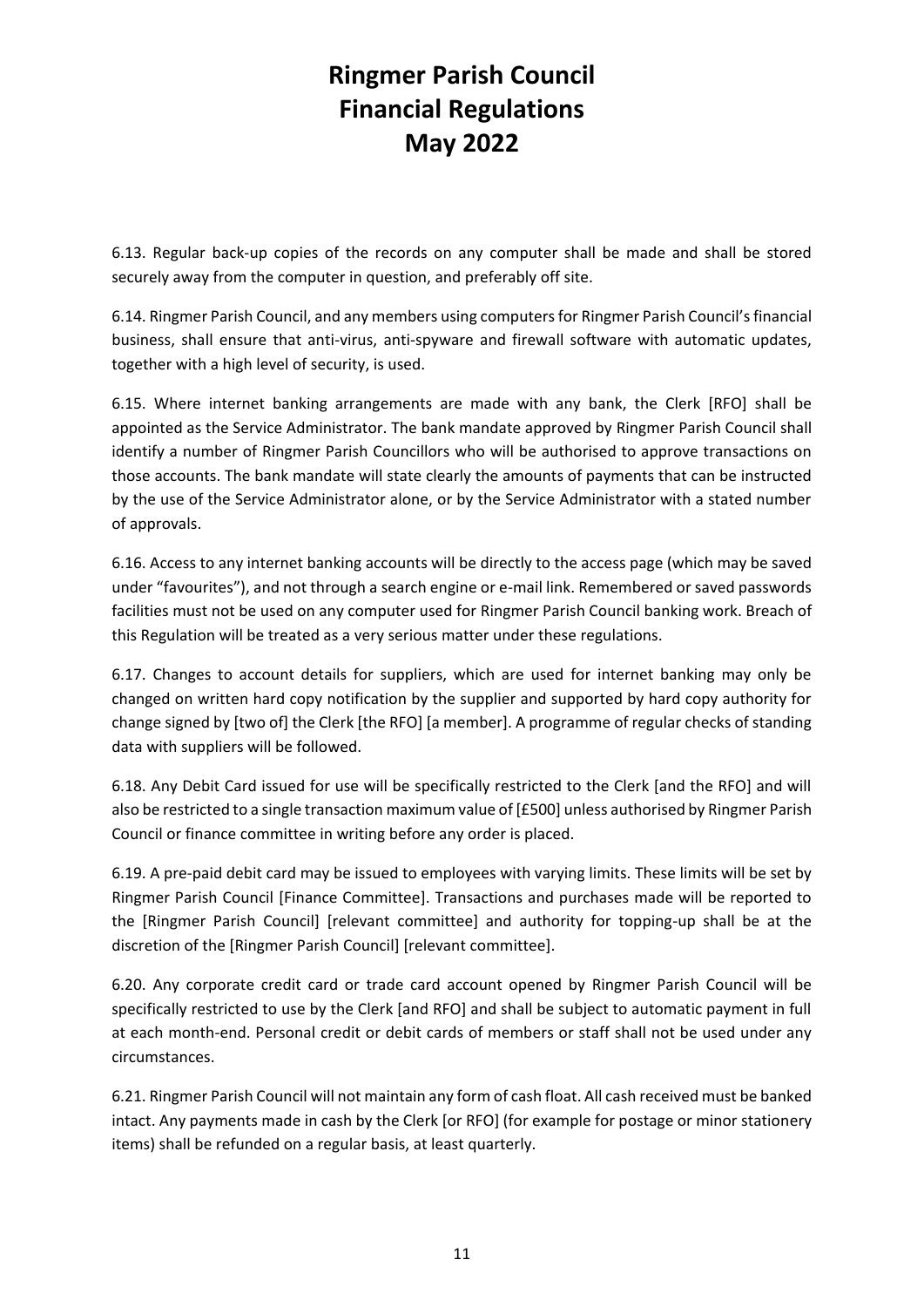#### **7. Payment of salaries**

7.1. As an employer, Ringmer Parish Council shall make arrangements to meet fully the statutory requirements placed on all employers by PAYE and National Insurance legislation. The payment of all salaries shall be made in accordance with payroll records and the rules of PAYE and National Insurance currently operating, and salary rates shall be as agreed by Ringmer Parish Council, or duly delegated committee.

7.2. Payment of salaries and payment of deductions from salary such as may be required to be made for tax, national insurance and pension contributions, or similar statutory or discretionary deductions must be made in accordance with the payroll records and on the appropriate dates stipulated in employment contracts, provided that each payment is reported to the next available Ringmer Parish Council meeting, as set out in these regulations above.

7.3. No changes shall be made to any employee's pay, emoluments, or terms and conditions of employment without the prior consent of the [Ringmer Parish Council] [relevant committee].

7.4. Each and every payment to employees of net salary and to the appropriate creditor of the statutory and discretionary deductions shall be recorded in a separate confidential record (confidential cash book). This confidential record is not open to inspection or review (under the Freedom of Information Act 2000 or otherwise) other than:

- a) by any Ringmer Parish Councillor who can demonstrate a need to know;
- b) by the internal auditor;
- c) by the external auditor; or
- d) by any person authorised under Audit Commission Act 1998, or any superseding legislation.

7.5. The total of such payments in each calendar month shall be reported with all other payments as made as may be required under these Financial Regulations, to ensure that only payments due for the period have actually been paid.

7.6. An effective system of personal performance management should be maintained for the senior officers.

7.7. Any termination payments shall be supported by a clear business case and reported to Ringmer Parish Council. Termination payments shall only be authorised by Ringmer Parish Council.

7.8. Before employing interim staff, Ringmer Parish Council must consider a full business case.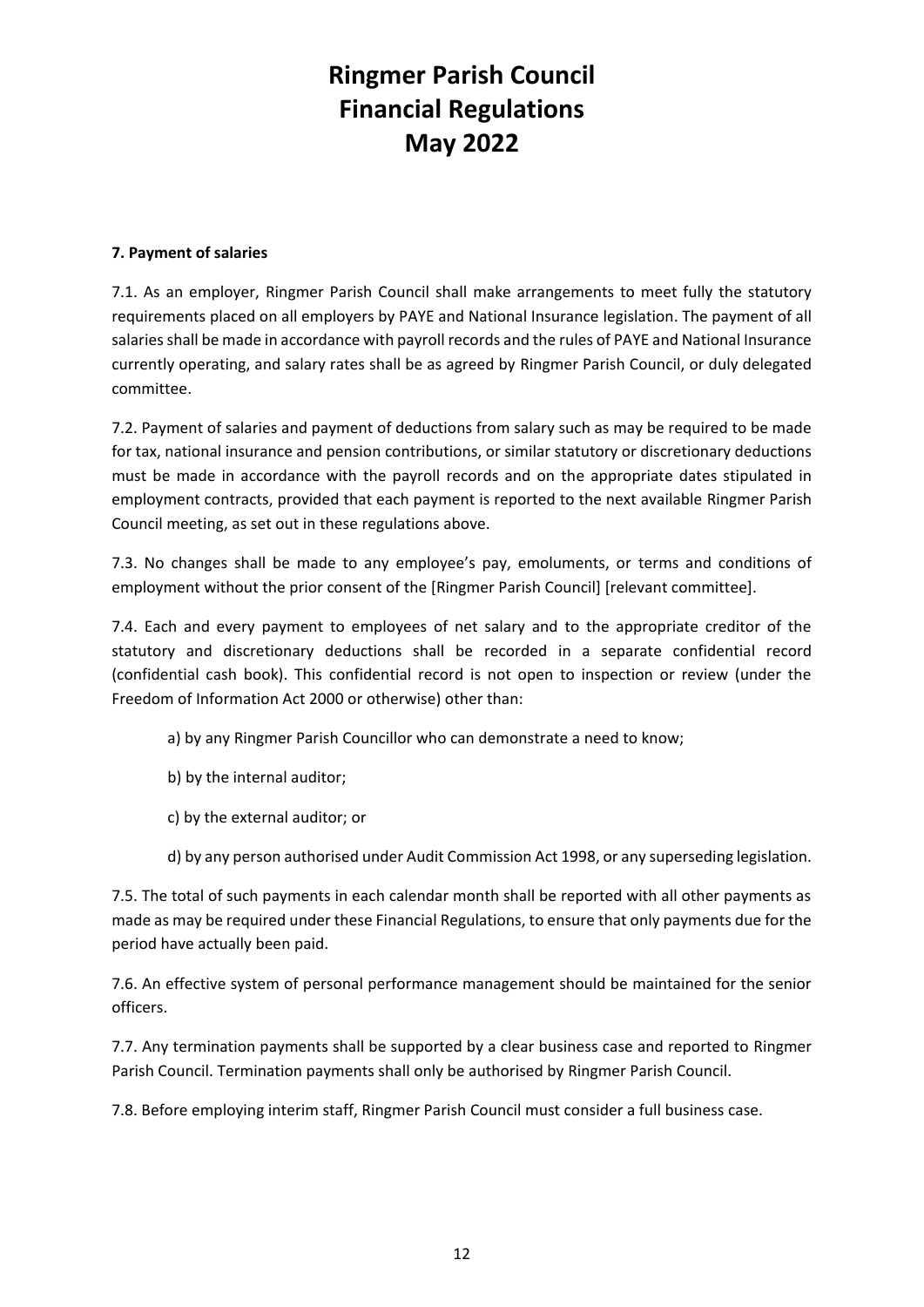#### **8. Loans and investments**

8.1. All borrowings shall be affected in the name of Ringmer Parish Council, after obtaining any necessary borrowing approval. Any application for borrowing approval shall be approved by Ringmer Parish Council as to terms and purpose. The application for borrowing approval, and subsequent arrangements for the loan shall only be approved by full Ringmer Parish Council.

8.2. Any financial arrangement which does not require formal borrowing approval from the Secretary of State/Welsh Assembly Government (such as Hire Purchase or Leasing of tangible assets) shall be subject to approval by the full Ringmer Parish Council. In each case a report in writing shall be provided to Ringmer Parish Council in respect of value for money for the proposed transaction.

8.3. Ringmer Parish Council will arrange with Ringmer Parish Council's banks and investment providers for the sending of a copy of each statement of account to the Chairman of Ringmer Parish Council at the same time as one is issued to the Clerk or RFO.

8.4. All loans and investments shall be negotiated in the name of Ringmer Parish Council and shall be for a set period in accordance with Ringmer Parish Council policy.

8.5. Ringmer Parish Council shall consider the need for an Investment Strategy and Policy which, if drawn up, shall be in accordance with relevant regulations, proper practices and guidance. Any Strategy and Policy shall be reviewed by Ringmer Parish Council at least annually.

8.6. All investments of money under the control of Ringmer Parish Council shall be in the name of Ringmer Parish Council.

8.7. All investment certificates and other documents relating thereto shall be retained in the custody of the RFO.

8.8. Payments in respect of short term or long-term investments, including transfers between bank accounts held in the same bank, or branch, shall be made in accordance with Regulation 5 (Authorisation of payments) and Regulation 6 (Instructions for payments).

#### **9. Income**

9.1. The collection of all sums due to Ringmer Parish Council shall be the responsibility of and under the supervision of the RFO.

9.2. Particulars of all charges to be made for work done, services rendered, or goods supplied shall be agreed annually by Ringmer Parish Council, notified to the RFO and the RFO shall be responsible for the collection of all accounts due to Ringmer Parish Council.

9.3. Ringmer Parish Council will review all fees and charges at least annually, following a report of the Clerk.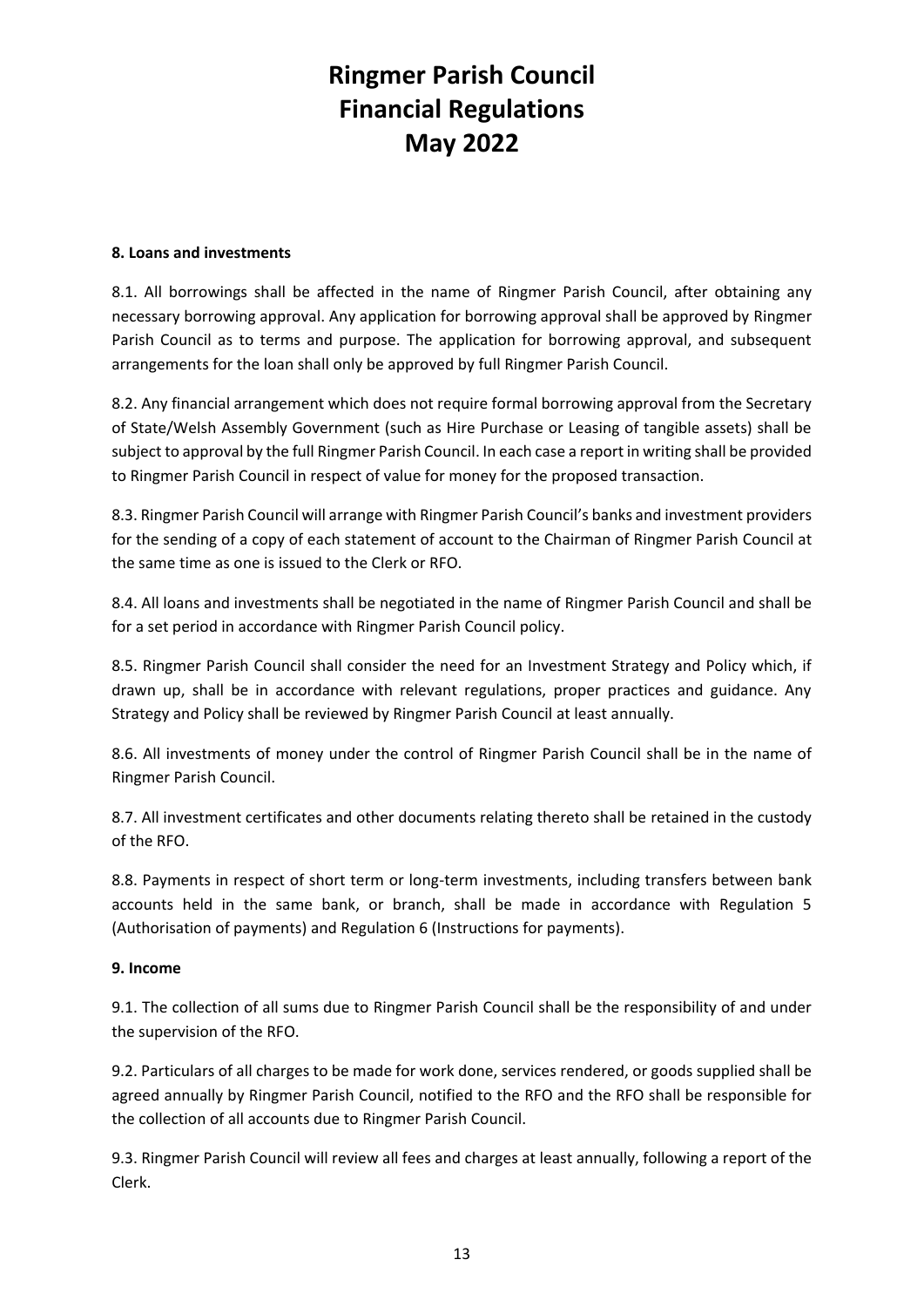9.4. Any sums found to be irrecoverable and any bad debts shall be reported to Ringmer Parish Council and shall be written off in the year.

9.5. All sums received on behalf of Ringmer Parish Council shall be banked intact as directed by the RFO. In all cases, all receipts shall be deposited with Ringmer Parish Council's bankers with such frequency as the RFO considers necessary.

9.6. The origin of each receipt shall be entered on the paying-in slip.

9.7. Personal cheques shall not be cashed out of money held on behalf of Ringmer Parish Council.

9.8. The RFO shall promptly complete any VAT Return that is required. Any repayment claim due in accordance with VAT Act 1994 section 33 shall be made at least annually coinciding with the financial year end.

9.9. Where any significant sums of cash are regularly received by Ringmer Parish Council, the RFO shall take such steps as are agreed by Ringmer Parish Council to ensure that more than one person is present when the cash is counted in the first instance, that there is a reconciliation to some form of control such as ticket issues, and that appropriate care is taken in the security and safety of individuals banking such cash.

[9.10. Any income arising which is the property of a charitable trust shall be paid into a charitable bank account. Instructions for the payment of funds due from the charitable trust to Ringmer Parish Council (to meet expenditure already incurred by the authority) will be given by the Managing Trustees of the charity meeting separately from any Ringmer Parish Council meeting (see also Regulation 16 below).]

#### **10. Orders for work, goods and services**

10.1. An official order or letter shall be issued for all work, goods and services unless a formal contract is to be prepared or an official order would be inappropriate. Copies of orders shall be retained.

10.2. Order books shall be controlled by the RFO.

10.3. All members and officers are responsible for obtaining value for money at all times. An officer issuing an official order shall ensure as far as reasonable and practicable that the best available terms are obtained in respect of each transaction, usually by obtaining three or more quotations or estimates from appropriate suppliers, subject to any de minimis provisions in Regulation 11.1 below.

10.4. A member may not issue an official order or make any contract on behalf of Ringmer Parish Council.

10.5. The RFO shall verify the lawful nature of any proposed purchase before the issue of any order, and in the case of new or infrequent purchases or payments, the RFO shall ensure that the statutory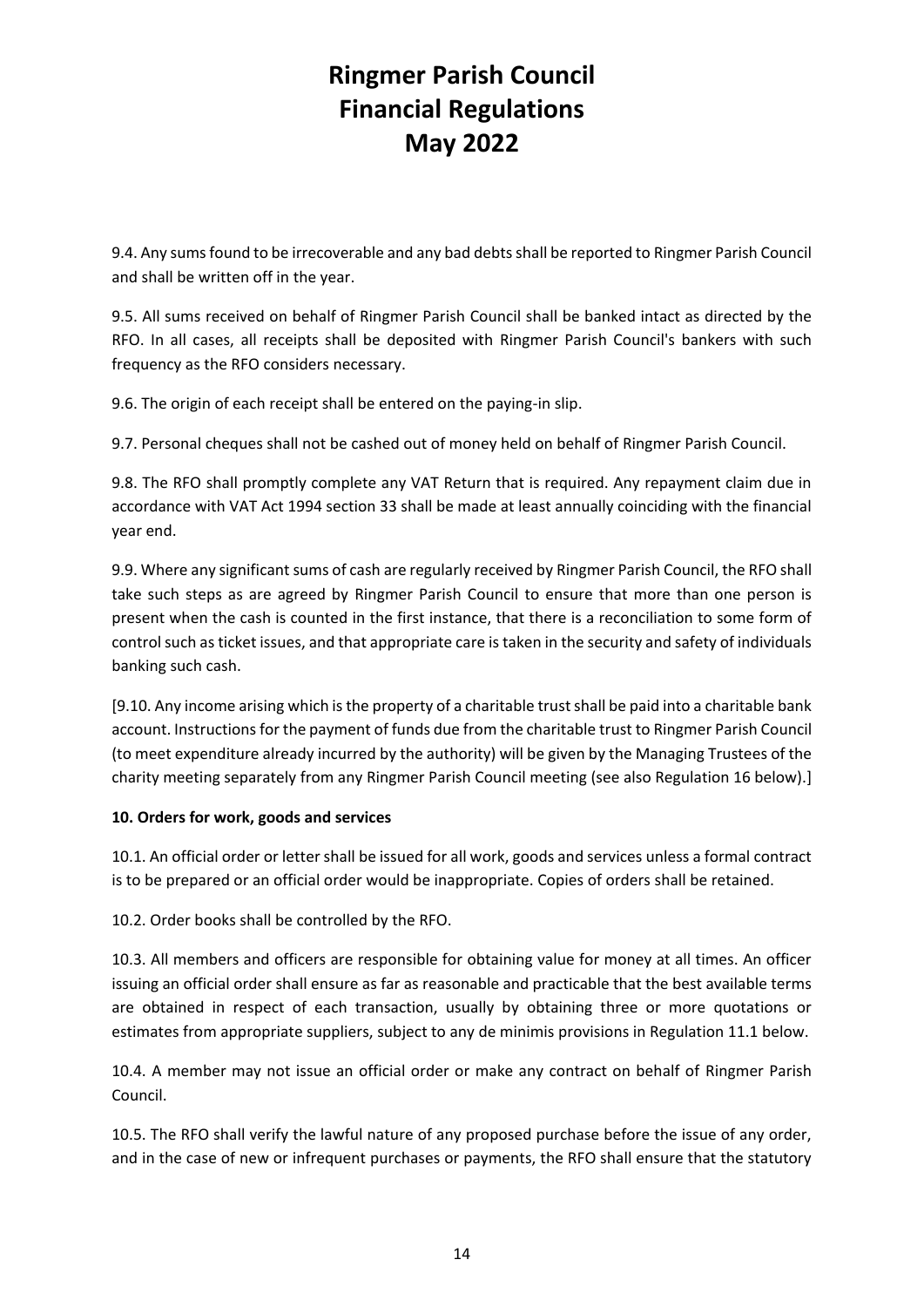authority shall be reported to the meeting at which the order is approved so that the minutes can record the power being used.

#### **11. Contracts**

11.1. Procedures as to contracts are laid down as follows:

a) Every contract shall comply with these financial regulations, and no exceptions shall be made otherwise than in an emergency provided that this regulation need not apply to contracts which relate to items (i) to (vi) below:

i. for the supply of gas, electricity, water, sewerage and telephone services;

ii. for specialist services such as are provided by legal professionals acting in disputes;

iii. for work to be executed or goods or materials to be supplied which consist of repairs to or parts for existing machinery or equipment or plant;

iv. for work to be executed or goods or materials to be supplied which constitute an extension of an existing contract by Ringmer Parish Council;

v. for additional audit work of the external auditor up to an estimated value of £500 (in excess of this sum the Clerk and RFO shall act after consultation with the Chairman and Vice Chairman of Ringmer Parish Council); and

vi. for goods or materials proposed to be purchased which are proprietary articles and / or are only sold at a fixed price.

b) Where Ringmer Parish Council intends to procure or award a public supply contract, public service contract or public works contract as defined by The Public Contracts Regulations 2015 ("the Regulations") which is valued at £25,000 or more, Ringmer Parish Council shall comply with the relevant requirements of the Regulations<sup>2</sup>.

c) The full requirements of The Regulations, as applicable, shall be followed in respect of the tendering and award of a public supply contract, public service contract or public works contract which exceed thresholds in The Regulations set by the Public Contracts Directive 2014/24/EU (which may change from time to time) $3$ .

<sup>&</sup>lt;sup>2</sup> The Regulations require Ringmer Parish Councils to use the Contracts Finder website to advertise contract opportunities, set out the procedures to be followed in awarding new contracts and to publicise the award of new contracts 3 Thresholds currently applicable are:

a) For public supply and public service contracts 209,000 Euros (£181,302)

b) For public works contracts 5,225,000 Euros (£4,551,413)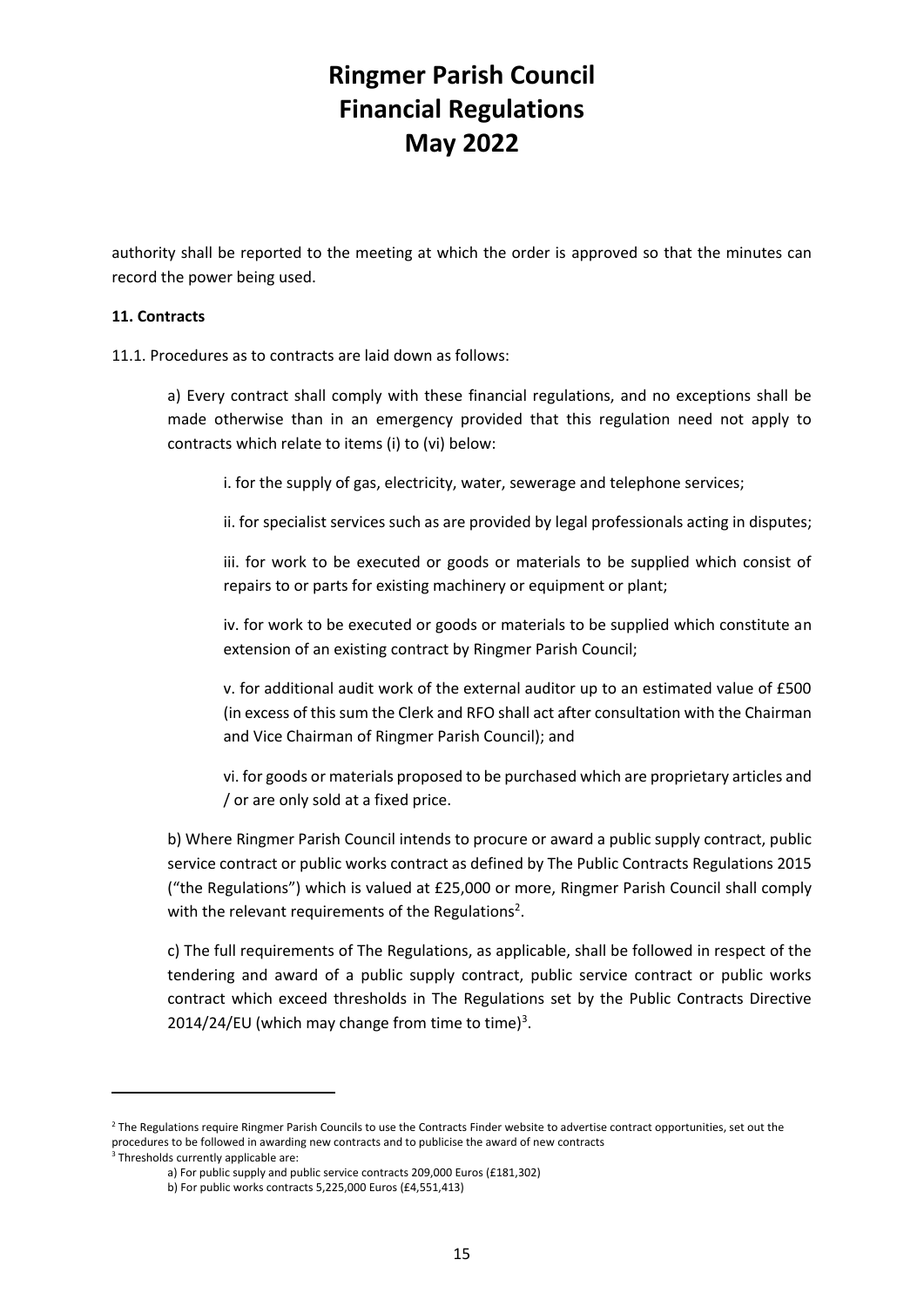d) When applications are made to waive financial regulations relating to contracts to enable a price to be negotiated without competition the reason shall be embodied in a recommendation to Ringmer Parish Council.

e) Such invitation to tender shall state the general nature of the intended contract and the Clerk shall obtain the necessary technical assistance to prepare a specification in appropriate cases. The invitation shall in addition state that tenders must be addressed to the Clerk in the ordinary course of post. Each tendering firm shall be supplied with a specifically marked envelope in which the tender is to be sealed and remain sealed until the prescribed date for opening tenders for that contract.

f) All sealed tenders shall be opened at the same time on the prescribed date by the Clerk in the presence of at least one member of Ringmer Parish Council.

g) Any invitation to tender issued under this regulation shall be subject to Standing Orders[ ], <sup>4</sup>[insert reference of Ringmer Parish Council's relevant standing order] and shall refer to the terms of the Bribery Act 2010.

h) When it is to enter into a contract of less than £25,000 in value for the supply of goods or materials or for the execution of works or specialist services other than such goods, materials, works or specialist services as are excepted as set out in paragraph (a) the Clerk or RFO shall obtain 3 quotations (priced descriptions of the proposed supply); where the value is below [£3,000] and above [£100] the Clerk or RFO shall strive to obtain 3 estimates. Otherwise, Regulation 10.3 above shall apply.

i) Ringmer Parish Council shall not be obliged to accept the lowest or any tender, quote or estimate.

j) Should it occur that Ringmer Parish Council, or duly delegated committee, does not accept any tender, quote or estimate, the work is not allocated and Ringmer Parish Council requires further pricing, provided that the specification does not change, no person shall be permitted to submit a later tender, estimate or quote who was present when the original decisionmaking process was being undertaken.

#### **[12. Payments under contracts for building or other construction works]**

[12.1. Payments on account of the contract sum shall be made within the time specified in the contract by the RFO upon authorised certificates of the architect or other consultants engaged to supervise the contract (subject to any percentage withholding as may be agreed in the particular contract).]

<sup>4</sup> Based on NALC's Model Standing Order 18d ©NALC 2018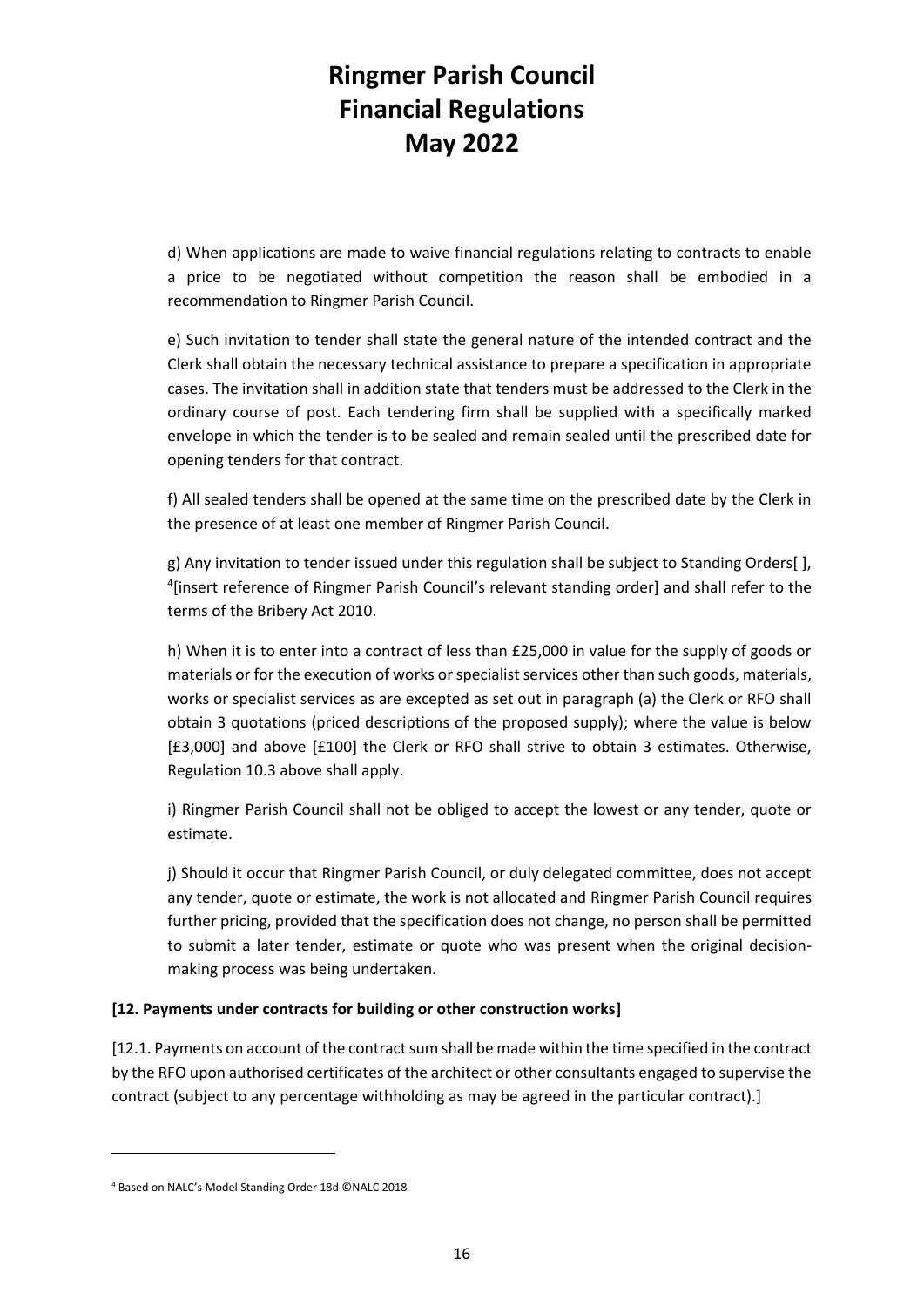[12.2. Where contracts provide for payment by instalments the RFO shall maintain a record of all such payments. In any case where it is estimated that the total cost of work carried out under a contract, excluding agreed variations, will exceed the contract sum of 5% or more a report shall be submitted to Ringmer Parish Council.]

[12.3. Any variation to a contract or addition to or omission from a contract must be approved by Ringmer Parish Council and Clerk to the contractor in writing, Ringmer Parish Council being informed where the final cost is likely to exceed the financial provision.]

#### **[13. Stores and equipment]**

[13.1. The officer in charge of each section shall be responsible for the care and custody of stores and equipment in that section.]

[13.2. Delivery notes shall be obtained in respect of all goods received into store or otherwise delivered and goods must be checked as to order and quality at the time delivery is made.]

[13.3. Stocks shall be kept at the minimum levels consistent with operational requirements.]

[13.4. The RFO shall be responsible for periodic checks of stocks and stores at least annually.]

#### **14. Assets, properties and estates**

14.1. The Clerk shall make appropriate arrangements for the custody of all title deeds and Land Registry Certificates of properties held by Ringmer Parish Council. The RFO shall ensure a record is maintained of all properties held by Ringmer Parish Council, recording the location, extent, plan, reference, purchase details, nature of the interest, tenancies granted, rents payable and purpose for which held in accordance with Accounts and Audit Regulations.

14.2. No tangible moveable property shall be purchased or otherwise acquired, sold, leased or otherwise disposed of, without the authority of Ringmer Parish Council, together with any other consents required by law, save where the estimated value of any one item of tangible movable property does not exceed [£250].

14.3. No real property (interests in land) shall be sold, leased or otherwise disposed of without the authority of Ringmer Parish Council, together with any other consents required by law. In each case a report in writing shall be provided to Ringmer Parish Council in respect of valuation and surveyed condition of the property (including matters such as planning permissions and covenants) together with a proper business case (including an adequate level of consultation with the electorate).

14.4. No real property (interests in land) shall be purchased or acquired without the authority of the full Ringmer Parish Council. In each case a report in writing shall be provided to Ringmer Parish Council in respect of valuation and surveyed condition of the property (including matters such as planning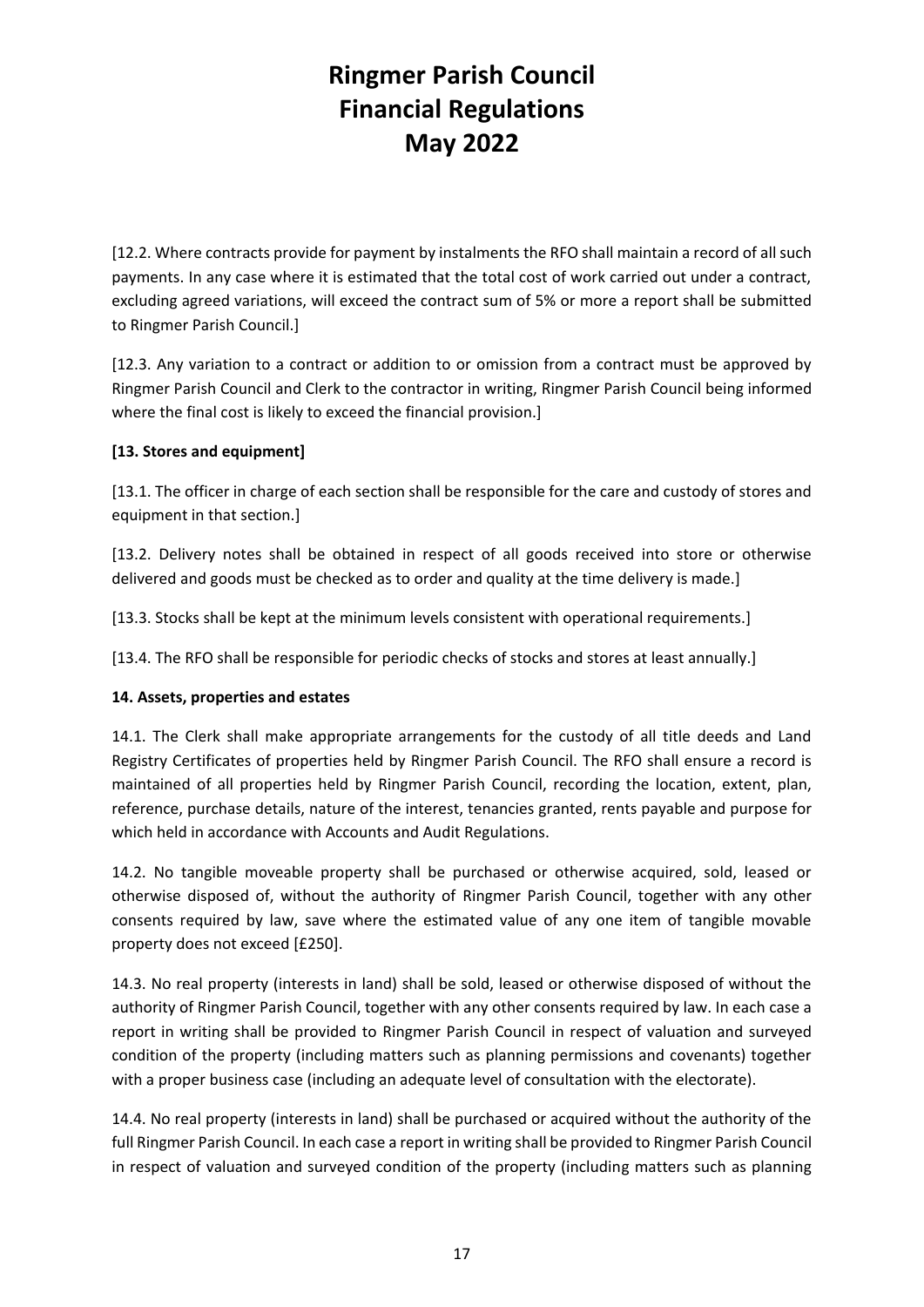permissions and covenants) together with a proper business case (including an adequate level of consultation with the electorate).

14.5. Subject only to the limit set in Regulation 14.2 above, no tangible moveable property shall be purchased or acquired without the authority of the full Ringmer Parish Council. In each case a report in writing shall be provided to Ringmer Parish Council with a full business case.

14.6. The RFO shall ensure that an appropriate and accurate Register of Assets and Investments is kept up to date. The continued existence of tangible assets shown in the Register shall be verified at least annually, possibly in conjunction with a health and safety inspection of assets.

#### **15. Insurance**

15.1. Following the annual risk assessment (per Regulation 17), the RFO shall effect all insurances and negotiate all claims on Ringmer Parish Council's insurers [in consultation with the Clerk].

[15.2. The Clerk shall give prompt notification to the RFO of all new risks, properties or vehicles which require to be insured and of any alterations affecting existing insurances.]

15.3. The RFO shall keep a record of all insurances effected by Ringmer Parish Council and the property and risks covered thereby and annually review it.

15.4. The RFO shall be notified of any loss liability or damage or of any event likely to lead to a claim, and shall report these to Ringmer Parish Council at the next available meeting.

15.5. All appropriate members and employees of Ringmer Parish Councilshall be included in a suitable form of security or fidelity guarantee insurance which shall cover the maximum risk exposure as determined [annually] by Ringmer Parish Council, or duly delegated committee.

#### **16. Charities**

16.1. Where Ringmer Parish Council is sole managing trustee of a charitable body the Clerk and RFO shall ensure that separate accounts are kept of the funds held on charitable trusts and separate financial reports made in such form as shall be appropriate, in accordance with Charity Law and legislation, or as determined by the Charity Commission. The Clerk and RFO shall arrange for any audit or independent examination as may be required by Charity Law or any Governing Document.

#### **17. Risk management**

17.1. Ringmer Parish Council is responsible for putting in place arrangements for the management of risk. The Clerk [with the RFO] shall prepare, for approval by Ringmer Parish Council, risk management policy statements in respect of all activities of Ringmer Parish Council. Risk policy statements and